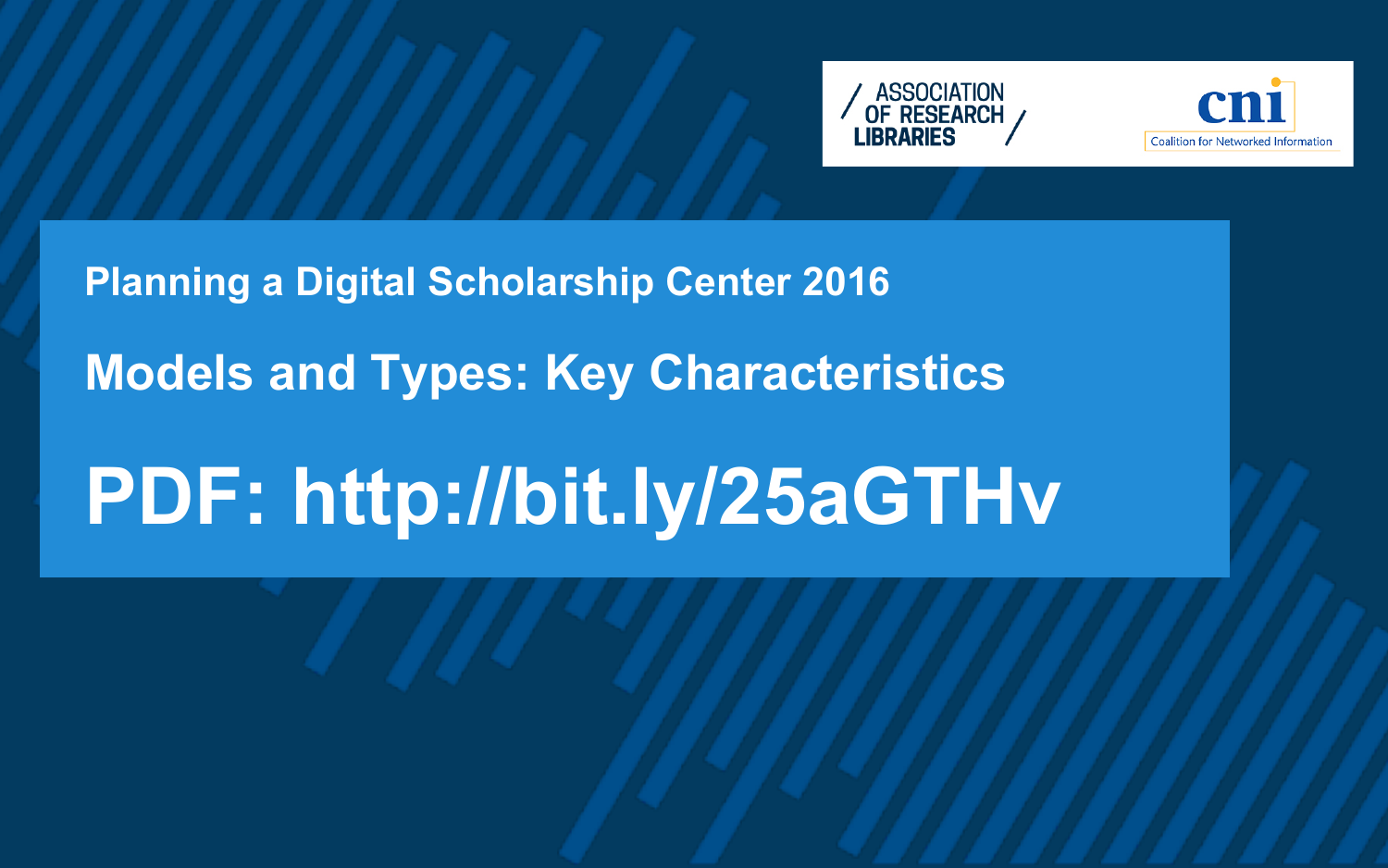#### Your Panel

- ‣ Dale Askey, McMaster University, Lewis & Ruth Sherman Centre for Digital Scholarship
- ‣ Daniel Chamberlain, AVP & Director, Occidental College, Center for Digital Liberal Arts
- ‣ Toby Graham, University of Georgia, Willson Center Digital Humanities Lab (DigiLab)
- ‣ Moderator: Rikk Mulligan, Association of Research Libraries

‣ Your Presentation: http://bit.ly/25aGTHv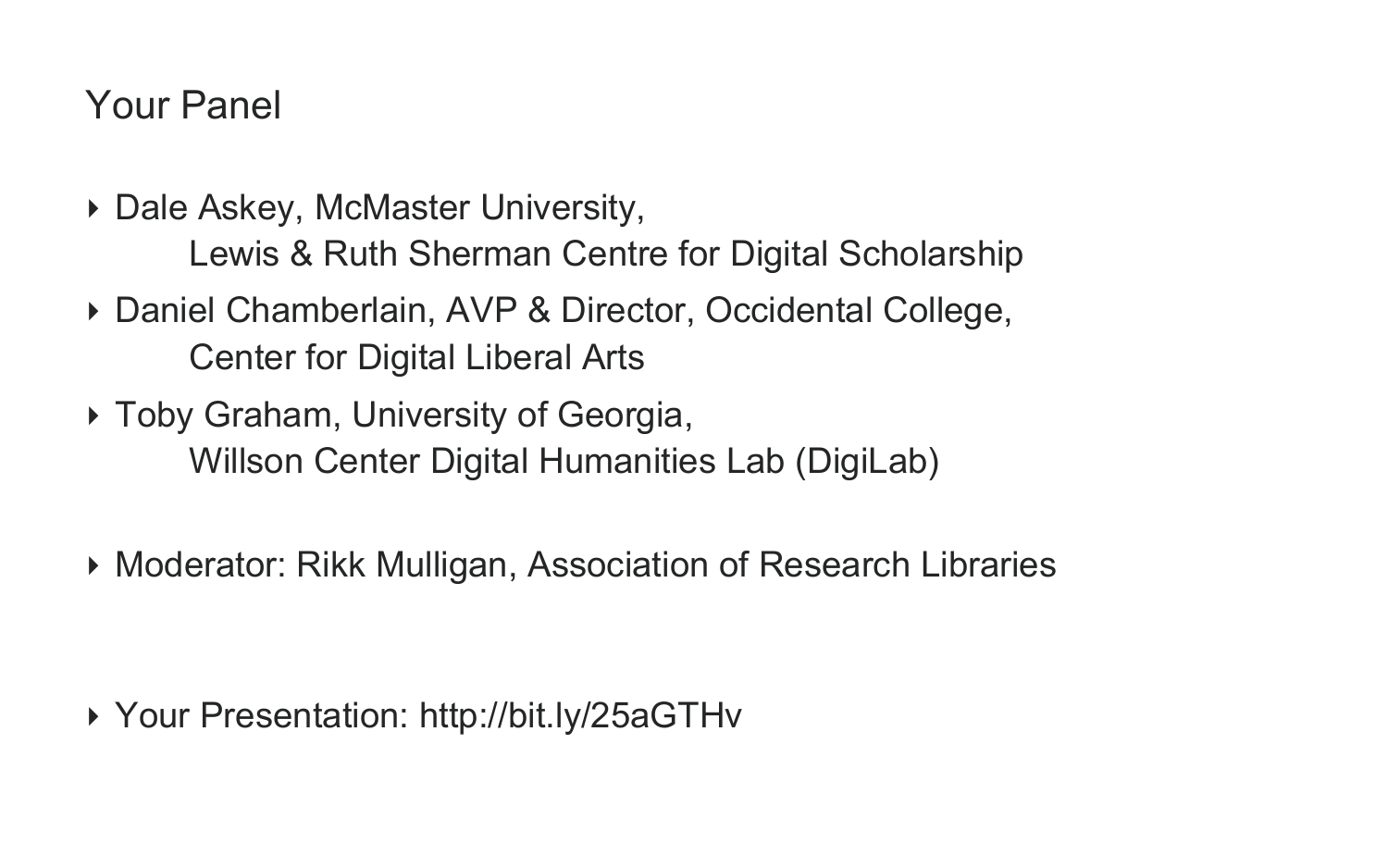### McMaster Sherman Centre

- ‣ 100% library funded
- ‣ Digital scholarship, not DH
- ‣ No other DH/DS centres; some ad hoc support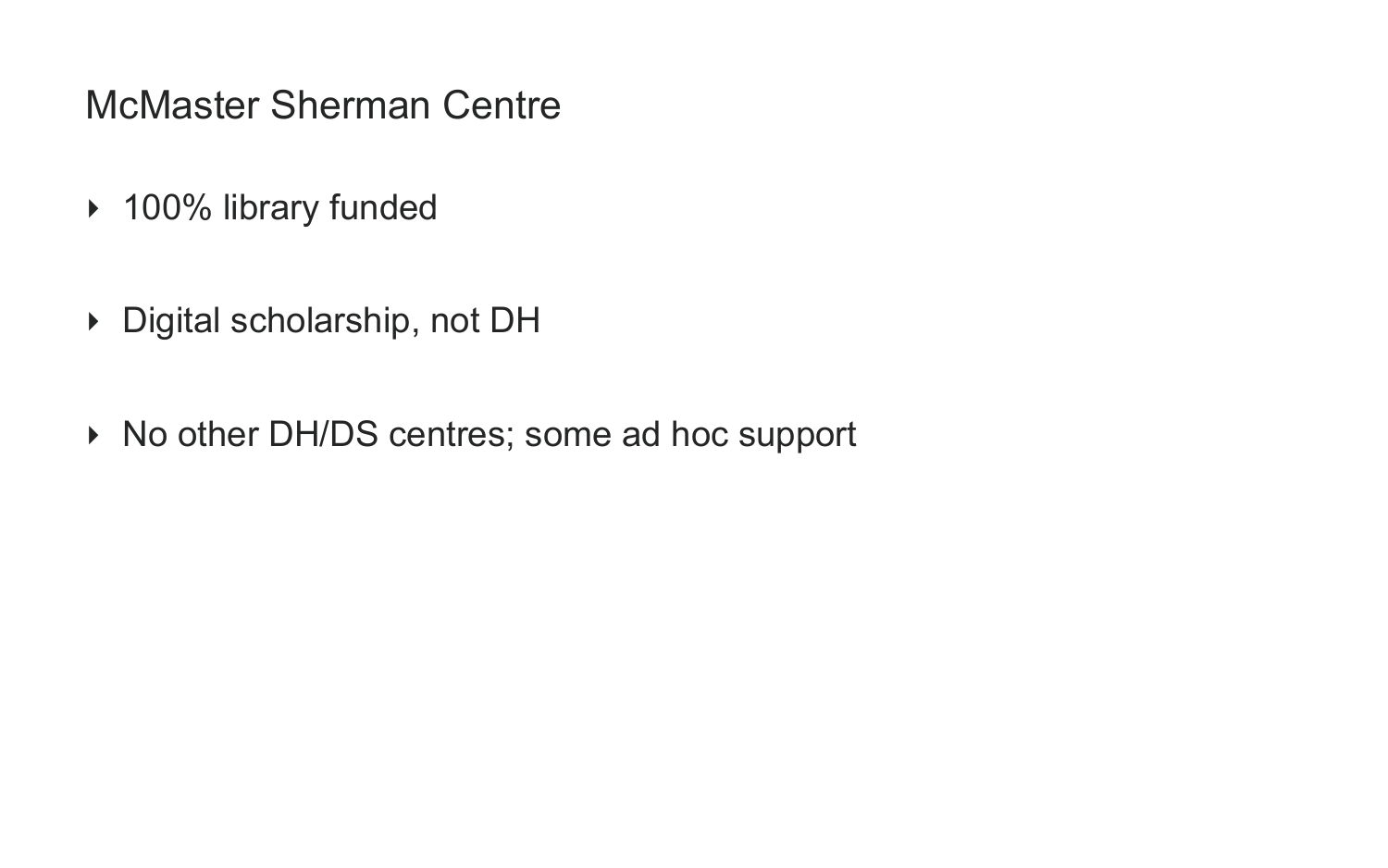#### McMaster Sherman Centre - Direction

‣ Co-directors

 Academic Director - 50/50 appointment Sherman/department Administrative Director - Library (AUL)

‣ Works well, but …

 Acad Dir not tenured, nor tenure-track Admin Dir has a full AUL slate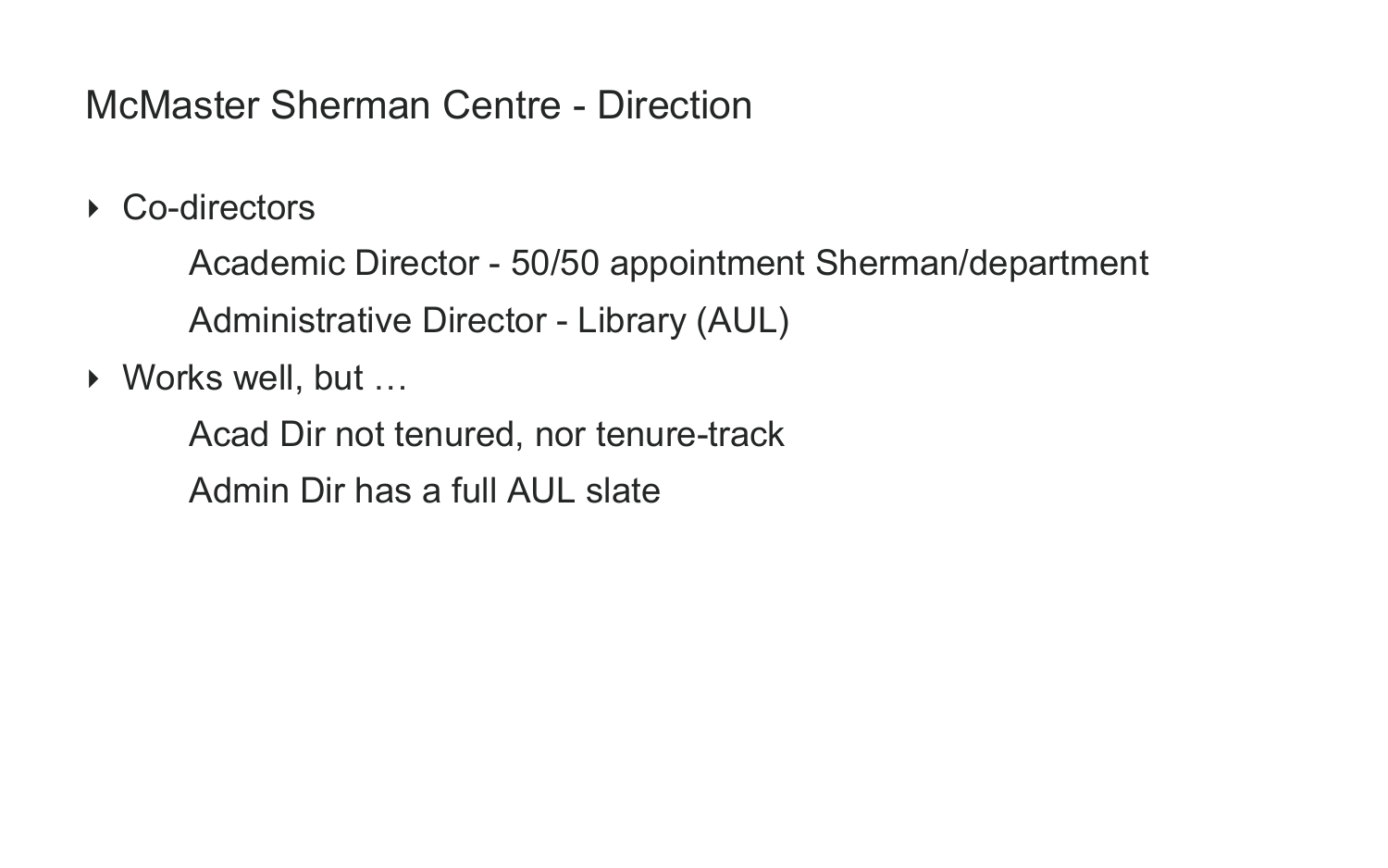#### McMaster Sherman Centre - Scope

- ‣ Theoretically entire campus
- ‣ Practically Humanities & Social Sciences
- ‣ Grad students first, faculty follow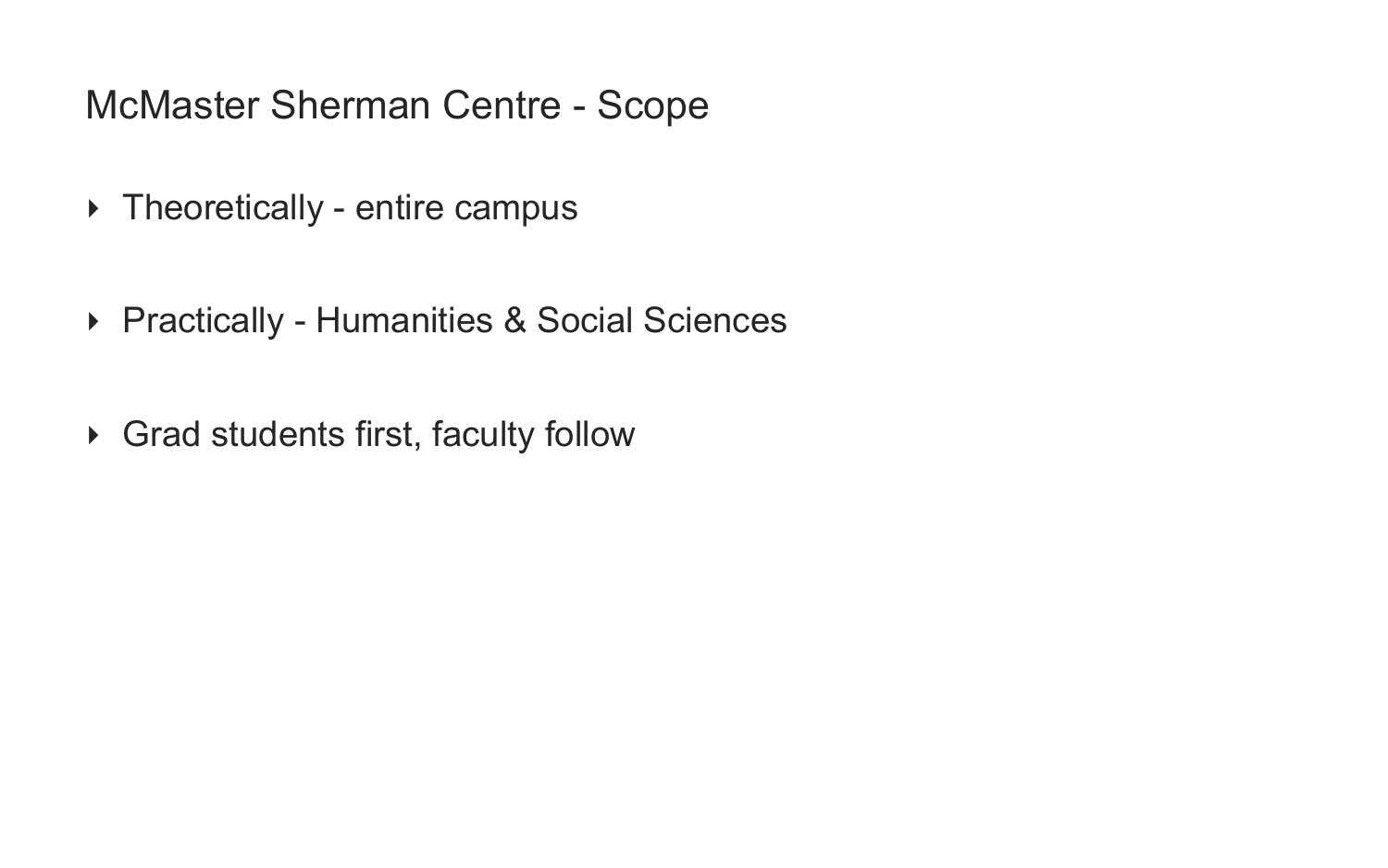#### McMaster Sherman Centre - Funding

- ▶ Sherman gift renovation, Acad Director, small annual fund
- ‣ Positions library-funded from budget, not soft money
- ‣ Sherman IT & Library IT are 'merged'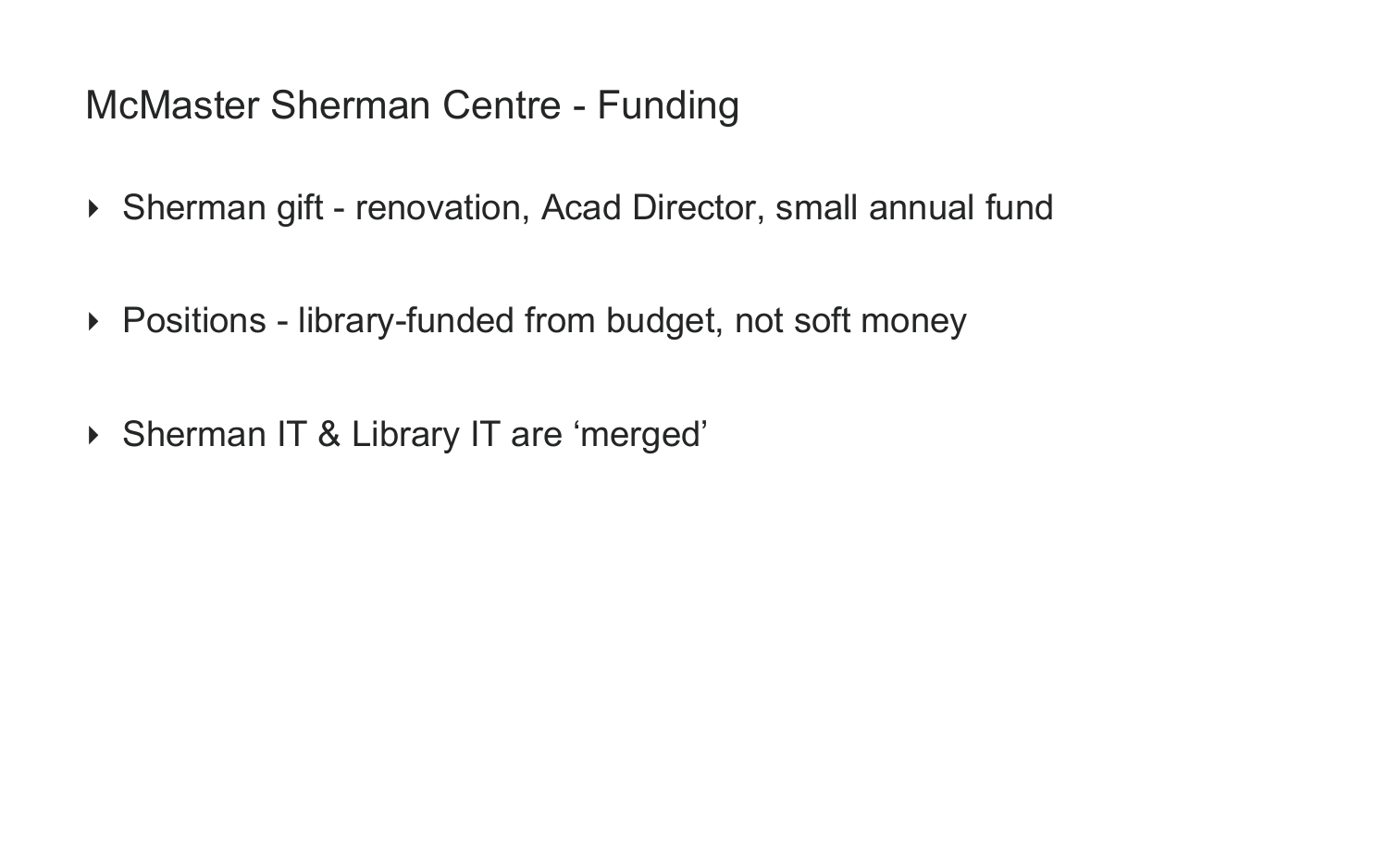### Daniel Chamberlain – Occidental College



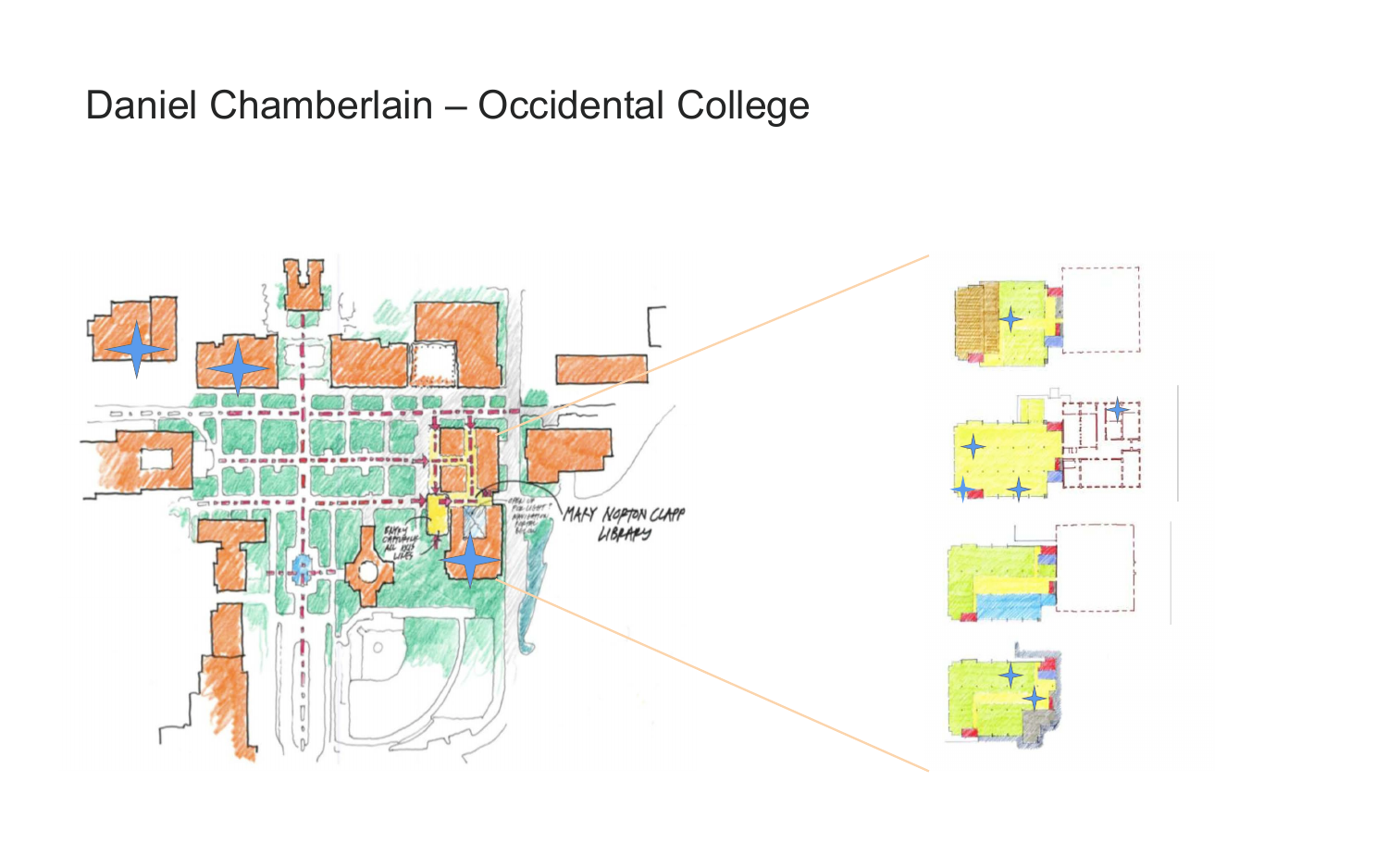



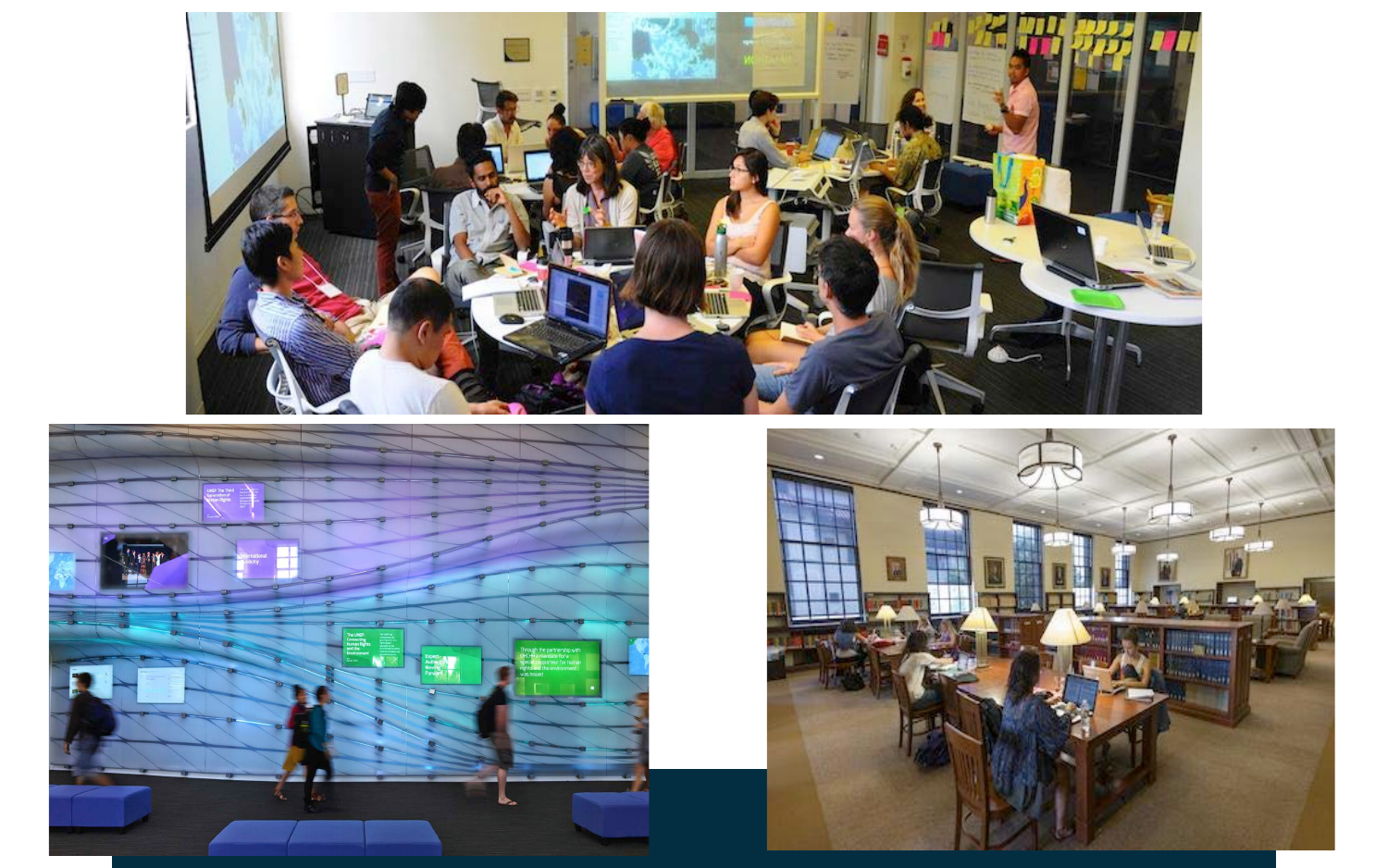## Willson Center DigiLab - Georgia



University of Georgia - Digital Humanities Lab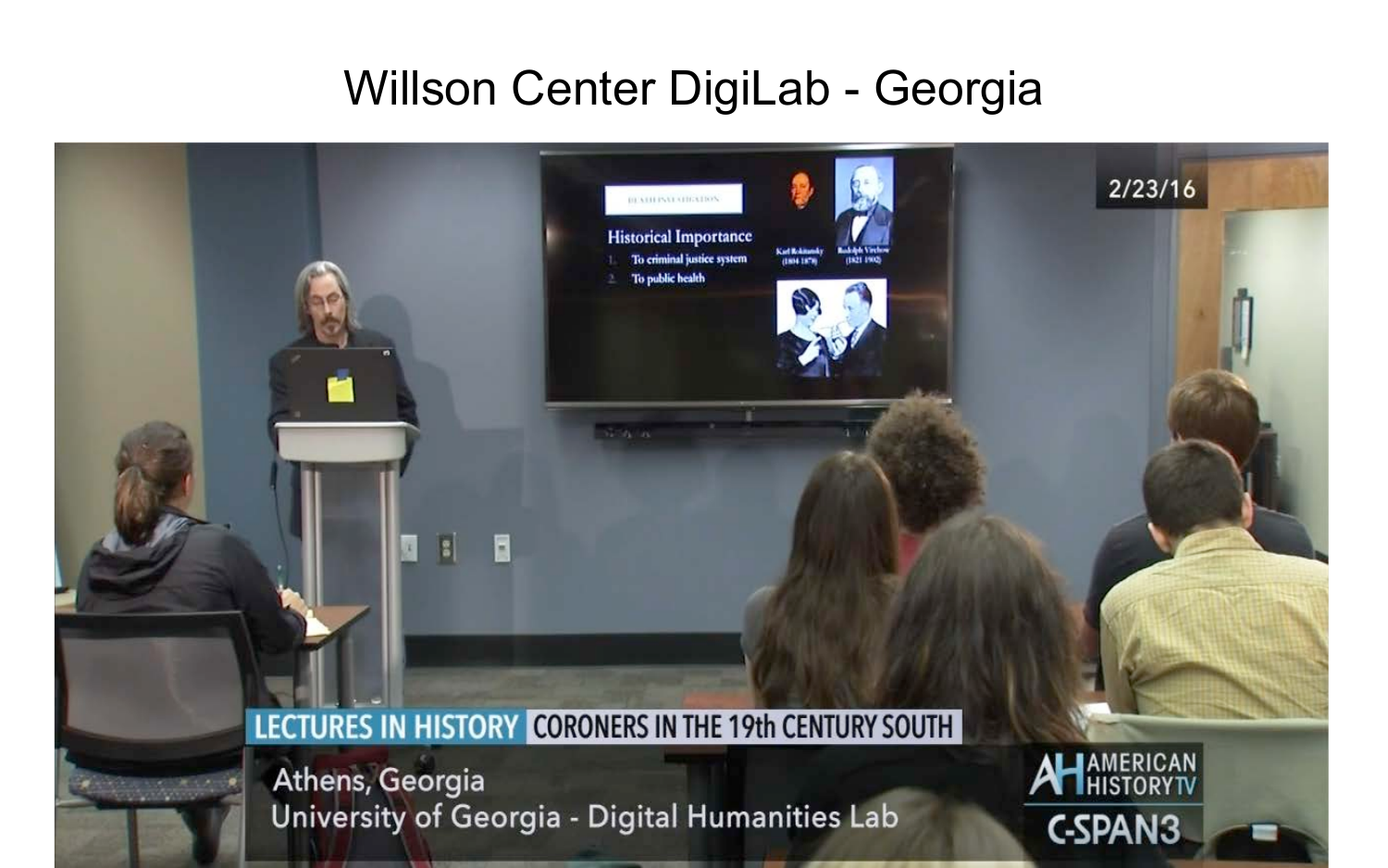### Questions of Scope

- 1. Which disciplines were the focus of your center when it opened?
- 2. What was the initial scope of services?
- 3. How do you plan to reach beyond this base and bring in more interdisciplinary projects and collaborations?
- 4. Are there realities regarding who is more likely to use the center and why that must be faced?
- 5. Who was your initial focus: faculty and graduate student research? Did this also include undergraduate teaching, training, and research?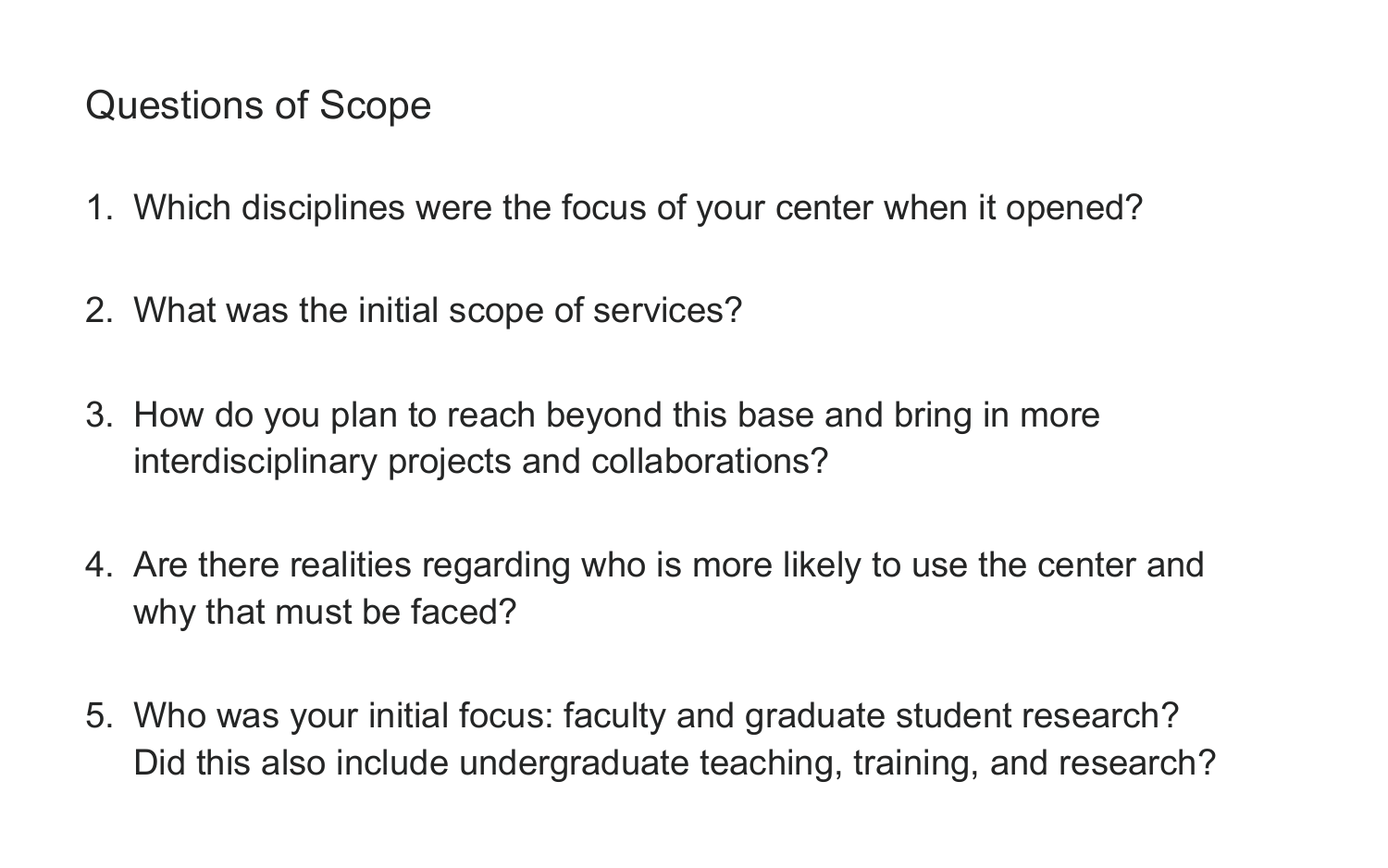#### Questions of Governance

- 1. Is governance of the center set within the library or shared between campus units?
- 2. How do you collaborate with and attract faculty involvement to help the center be seen as theirs rather than a set of services?
- 3. How do you plan for expansion or revision?
- 4. How might you manage friction between institutional goals and directives, such as supporting more interdisciplinary research, if the community formed around the center does not engage all disciplines or departments?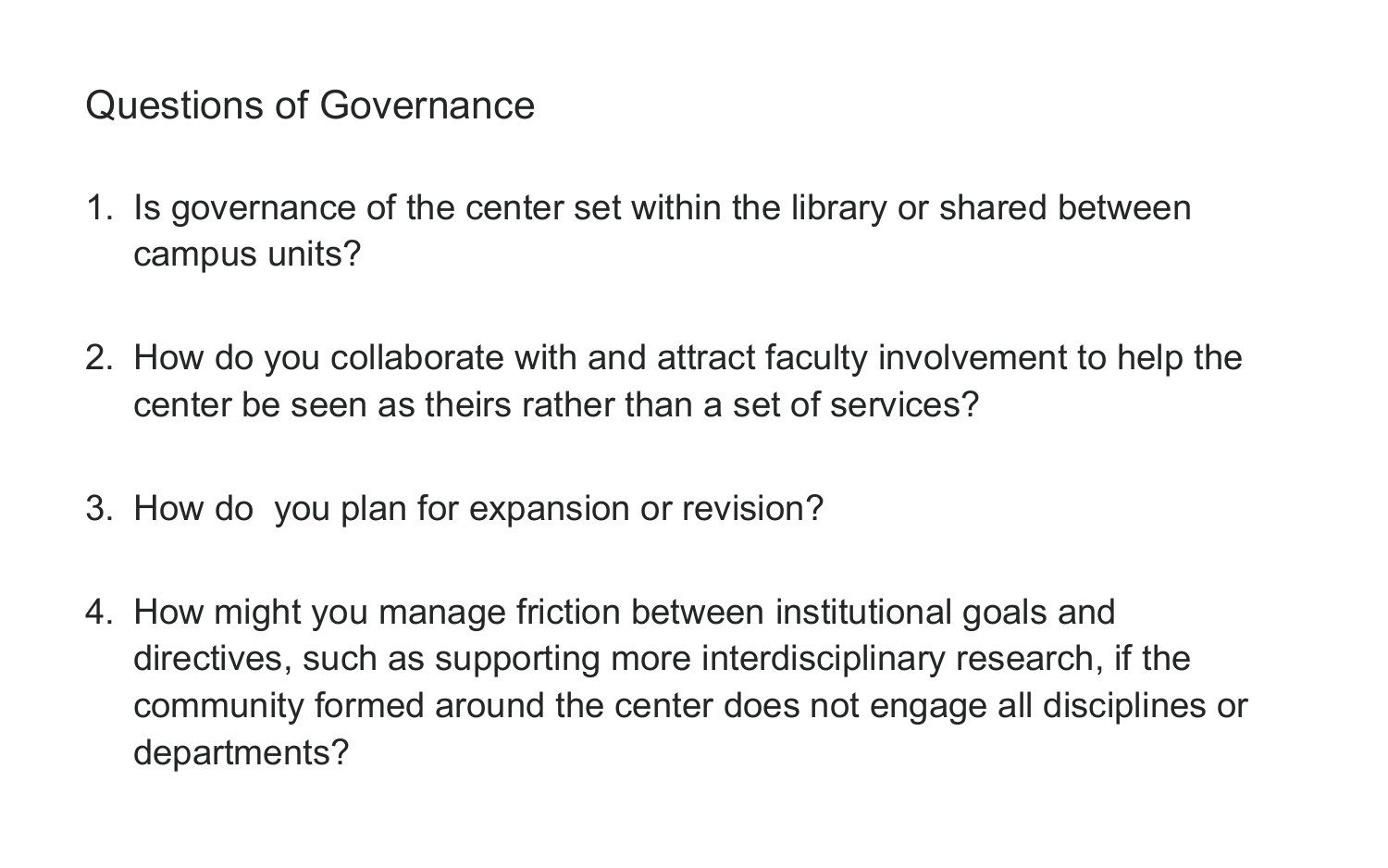### Questions of Sustainability

- 1. The sustainability of a DS Center often involves preserving the projects it supports, but what else is necessary to help promote and share this work to the rest of campus and beyond?
- 2. What discovery tools must a center develop and evolve to have greater visibility on campus and as part of the virtual DS community?
- 3. How is campus and extra-institutional participation part of this effort??